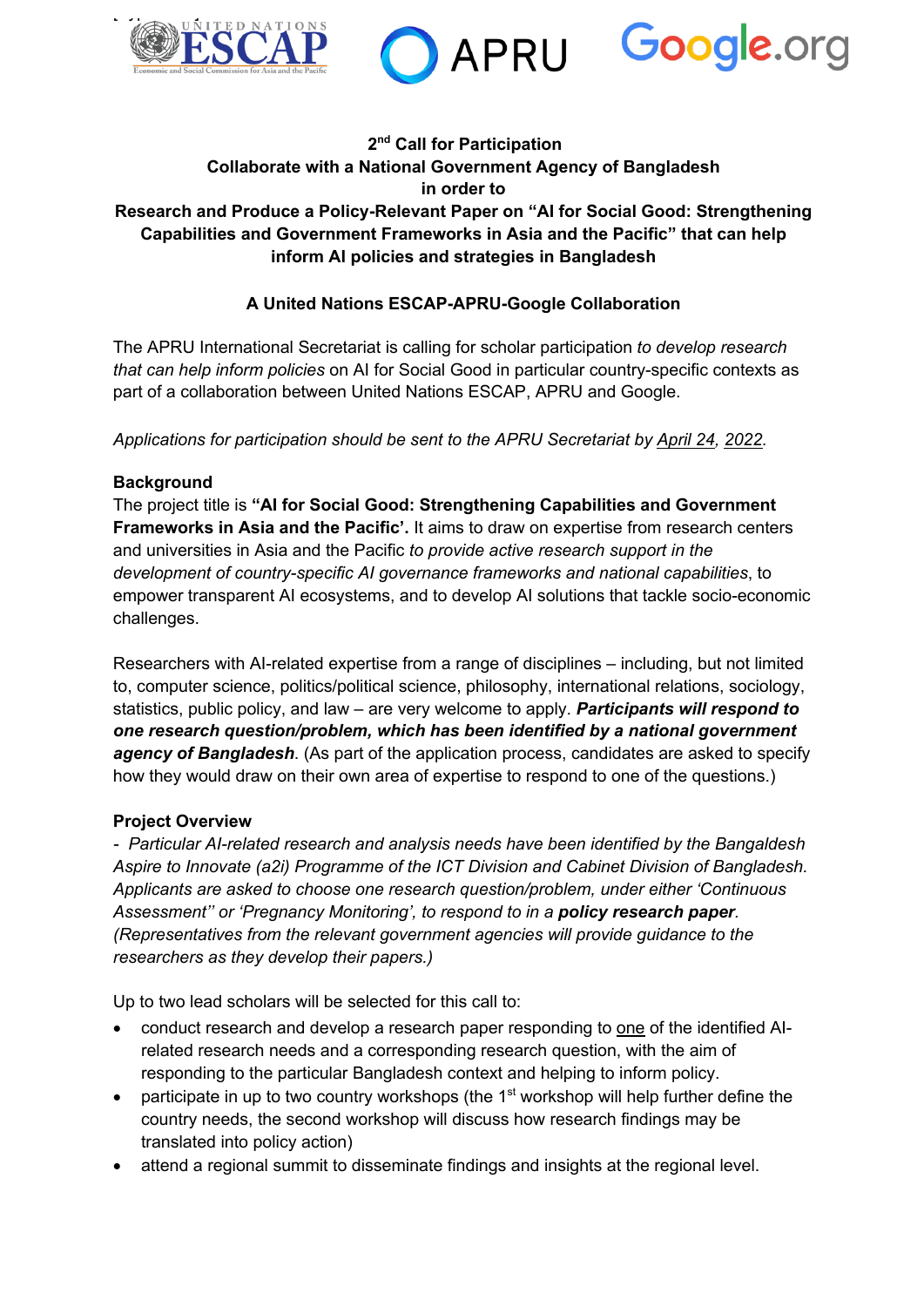# *The research will help to inform policies by addressing identified research and analysis gaps.*

Participants will share their findings with government agencies and their key stakeholders to support the development of policies promoting and enabling AI policy frameworks and building AI capabilities for social good.

### **AI-related Research and Analysis Needs**

#### **1. Continuous Assessment**

# *Rationale and problem statement:*

Continuous assessment can be regarded as a method of ascertaining what a student gains from schooling in terms of knowledge, industry, and character development, taking into account all their performances in tests, assignments, projects, and other educational activities during a given period of term, year, or during the entire period of an educational level. In contrast, a traditional assessment system would have a single exam at the conclusion of the semester or curricular unit. Continuous and formative assessments can help students to assess their own learning level and seek support. In short, it helps them to take ownership of their own learning experience.

The Bangladesh Examination Development Unit (BEDU) of the Department of Secondary and Higher Education has conducted a pilot with the technical support of Aspire to Innovate Programme (a2i) where 64 Head Teachers and 64 teachers and academic supervisors were trained and 8000+ students were registered. The pilot has been supervised by BEDU. With the technical support of a2i, a continuous assessment app has also been created through which teachers have assessed all the students online. During this piloting phase, students' performance data were collected, but these data have not been analyzed. The authority has planned to scale this up by including 100k+ primary and secondary schools, 40 million students, 1 million teachers. In this context, AI can be used to analyze the student's data and develop unique student profiles. The logic is that unique profiles would make it possible to identify the weaknesses of the student through performance analysis and provide them with corrective measures which cannot be done in aggregate evaluation.

#### *Research questions:*

- a. What are the advantages and disadvantages of AI being applied to continuous assessment in Bangladesh, and how could one enhance the benefits and minimize the risks of this application?
- b. How might the introduction of AI in continuous assessment positively or negatively impact the lives of teachers, and what can be done to mitigate negative effects?

# **2. Pregnancy Monitoring**

#### *Rationale and problem statement:*

Pregnancy is a natural process that results in a series of physiological and psychological changes in a pregnant woman. As a result, even a normal pregnancy may end in potentially life-threatening maternal and fetal complications. Most women do not experience emergencies during pregnancy, but any woman could. Continuous pregnancy monitoring should be ensured during this challenging time for the safety and well-being of both the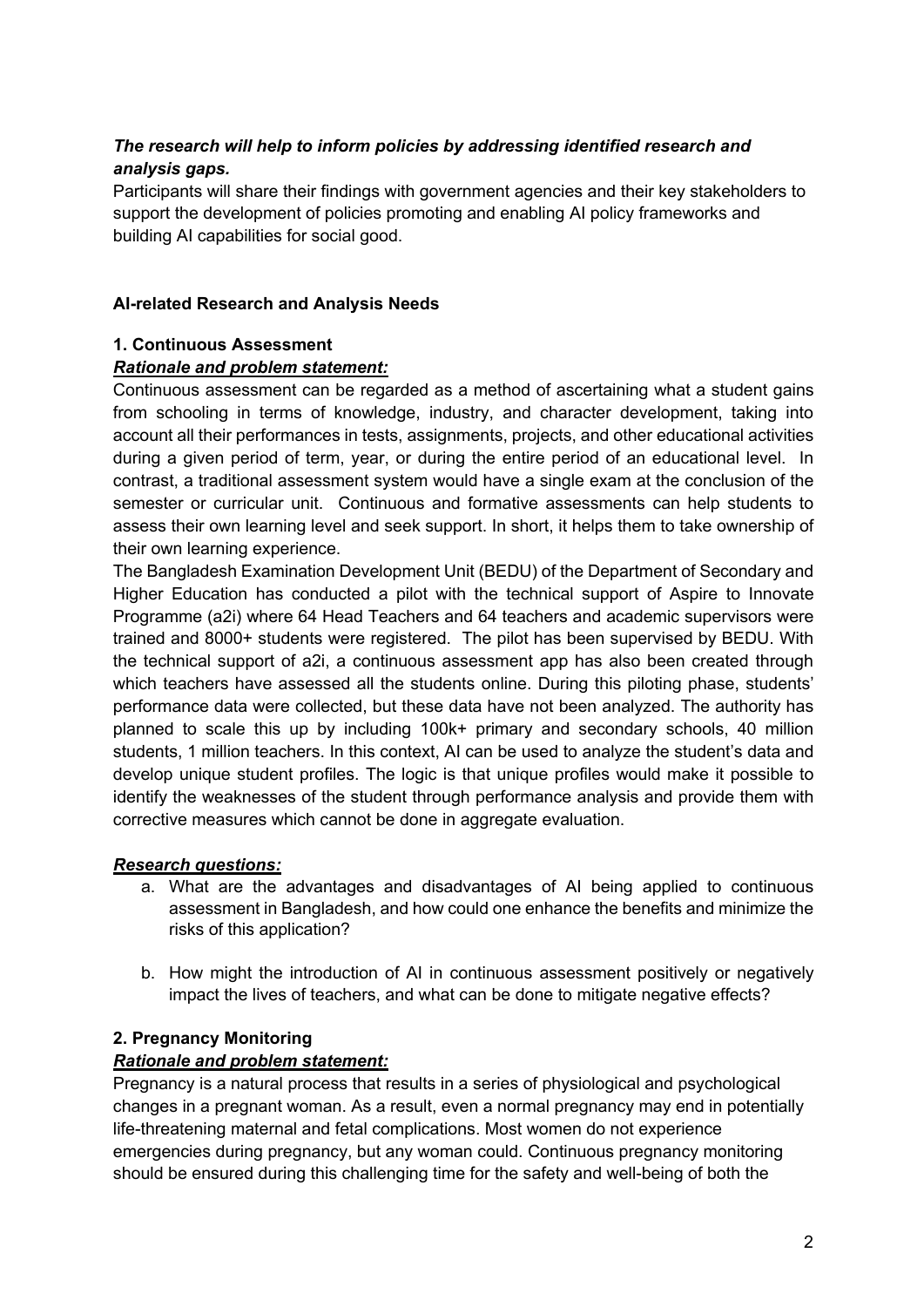pregnant woman and neonates. It could provide significant opportunities for health care professionals to observe the health-related parameters of their patients and detect pregnancy complications early, which increases the chance of a normal pregnancy and the birth of a healthy baby. Furthermore, it could also enhance a woman's self-management because it disseminates behavior change communication messages to women about the importance of maternity care. Also, continuous pregnancy monitoring is essential in achieving the Sustainable Development Goal-3 - transforming the method of treatment and diagnosis as well as the relationship between health professionals and patients, which can be ensured by continuous monitoring.

Currently in Bangladesh, healthcare service providers perform this monitoring during a scheduled visit in maternity care units or at home visits. However, the utilization of maternity care provided by health professionals during and after delivery is alarmingly low in Bangladesh, and monitoring is not performed systematically yet. Besides, a large number of pregnant women do not have access to this service due to a shortage of health workforce, lack of knowledge, and some socio-cultural factors that hinder women's access to adequate health care services during pregnancy. All of these factors highlight the need for personalized and continuous monitoring of pregnant women to improve health outcomes. Moreover, continuous monitoring can help in acquisition of data if interactive systems such as phonebased, internet-based, Interactive Voice Response (IVR), wearable devices etc. are used for monitoring. Most importantly, AI could provide a better understanding of pregnancy through analyzing the data collected from a variety of sources, or through the development of an interactive pregnancy assistant/monitoring system.

#### *Research questions:*

- a. What new insights and competitive advantages can be obtained by incorporating AI into continuous pregnancy monitoring in Bangladesh?
- b. How can AI be leveraged either to analyze the data collected through continuous pregnancy monitoring or to develop an interactive voice assistant system for continuous pregnancy monitoring? (Please chose one to address in response to this question.)
- c. What are the likely challenges in perceptions and reception amongst both the pregnant population and service providers of incorporating AI into continuous pregnancy monitoring systems?
- d. What are the technological challenges that Bangladesh would need to prepare for to embed AI into the continuous pregnancy monitoring system?

#### **Funding**

The project is funded by Google.org, supported by United Nations ESCAP and organized by the APRU International Secretariat.